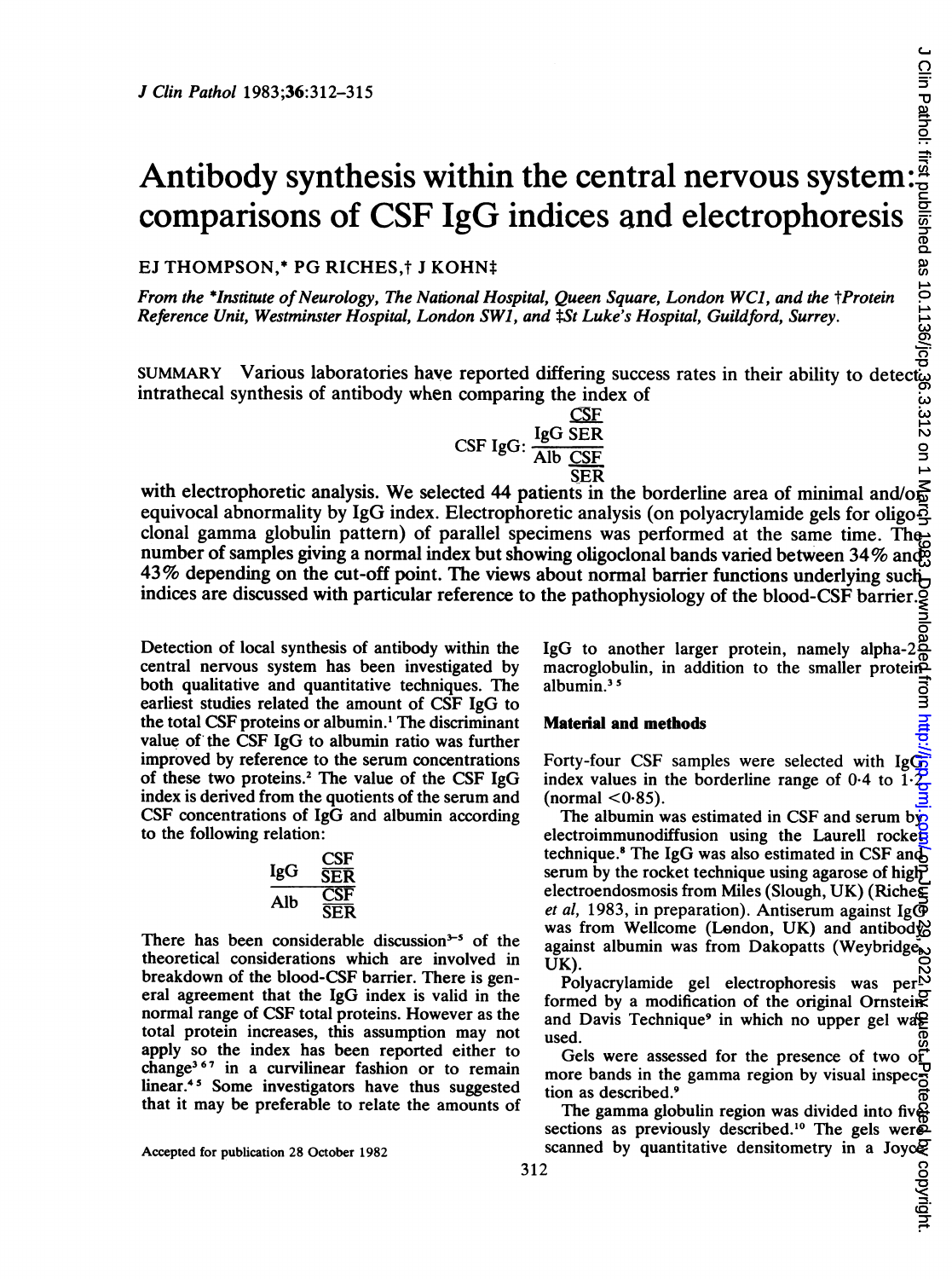### Antibody synthesis within the central nervous system

Loebl densitometer using Kodak Wratten filters (No <sup>9</sup> and 15) with <sup>a</sup> coefficient of variation of 7% (Johnson and Thompson, in press, 1983). The region of  $\gamma_1$  through  $\gamma_5$  was termed total gamma and mid  $\gamma_3$  through  $\gamma_5$  was termed slow gamma; the area under the curve from the densitometer tracing was determined by planimetry and this was then divided by the area under the curve for transferrin from the same densitometer tracing.

## **Results**

Table <sup>1</sup> shows the number of patients divided according to the presence or absence of oligoclonal bands in the  $\gamma$  region on polyacrylamide gel related

to the IgG index  $\frac{SEN}{\text{Alb}}$  with a cut-off value of  $0.85$ .  $\overline{SER}$ 

There were 8/24 patients with both oligoclonal bands and an abnormal index and 16/24 patients with oligoclonal bands but a normal index. There were 17/20 patients without oligoclonal bands and with a normal index, and 3/20 patients without oligoclonal bands but with an abnormal index.

Table 1

|                                                                                     | IgG Index |             |  |
|-------------------------------------------------------------------------------------|-----------|-------------|--|
|                                                                                     | ≥0.85     | $\leq 0.84$ |  |
| Oligoclonal bands present on PAGE<br>$(n = 24)$<br>Oligoclonal bands absent by PAGE | 8         | 16          |  |
| $(n = 20)$                                                                          | ર         |             |  |

On the basis of oligoclonal bands being correct evidence of local synthesis of IgG within the central nervous system 19/44 patients (43%) would be incorrectly assigned by indices alone. If the data are recalculated on the basis of 0\*82 or greater being abnormal, then 17/44 patients (38%) would still be incorrectly assigned by indices alone. This cut-off value gave the best discrimination of true-positives from false-positives.

Table 2 shows the same data when patients who were oligoclonal positive or negative were subdivided according to their individual index values derived from the albumin/IgG ratio in serum and  $CSF<sup>11 12</sup>$  when plotted according to the Figure. Equivocal results included off the graph due to a high total protein value as occurred in two such patients. This shows 10/24 patients with both oligoclonal bands and abnormal indices, 8/24 patients without an abnormal index but with oligoclonal bands and six equivocal indices with oligoclonal

| ٠<br>×<br>٠<br>ı |  |
|------------------|--|
|------------------|--|

|                                                 | <b>Slope</b>    |    |           |
|-------------------------------------------------|-----------------|----|-----------|
|                                                 | Abnormal Normal |    | Equivocal |
| Oligoclonal bands present on<br>PAGE $(n = 24)$ | 10              |    |           |
| Oligoclonal bands absent by<br>PAGE $(n = 20)$  |                 | 13 |           |

bands present. There were 13/20 patients with normal CSF results by both tests, 4/20 patients had abnormal indices but without oligoclonal bands and three equivocal indices and no oligoclonal bands. Overall there were 21/44 patients (48%) who were not correctly classified with reference to the slope or were incorrectly classified on the basis of oligoclonal bands. Again if oligoclonal banding is correct, after exclusion of equivocal results then 12/35 patients (34%) were incorrectly classified by index (Figure).

Table 3 shows the same data when patients who were subdivided into those who had either oligoclonal bands or did not and were further subdivided according to whether the amount of total gamma proteins (estimated by densitometer area) as a quotient of transferrin (densitometry area) was  $\geq 1.98$ . On the basis of oligoclonal bands providing the correct answer, this shows 11/24 patients with raised total gamma protein values correctly classified and 13/24 patients being incorrectly classified. It also shows 17/20 patients with normal total gamma proteins correctly classified and 3/20 false-positives.



Fig. 1 Modification<sup>12</sup> of the Ganrot and Laurell<sup>11</sup> formulation of the ratio of CSF to serum albumin (on the  $x$ axis) versus the ratio of CSF to serum IgG (on the y axis). Values for albumin ratio greater than 16 were excluded.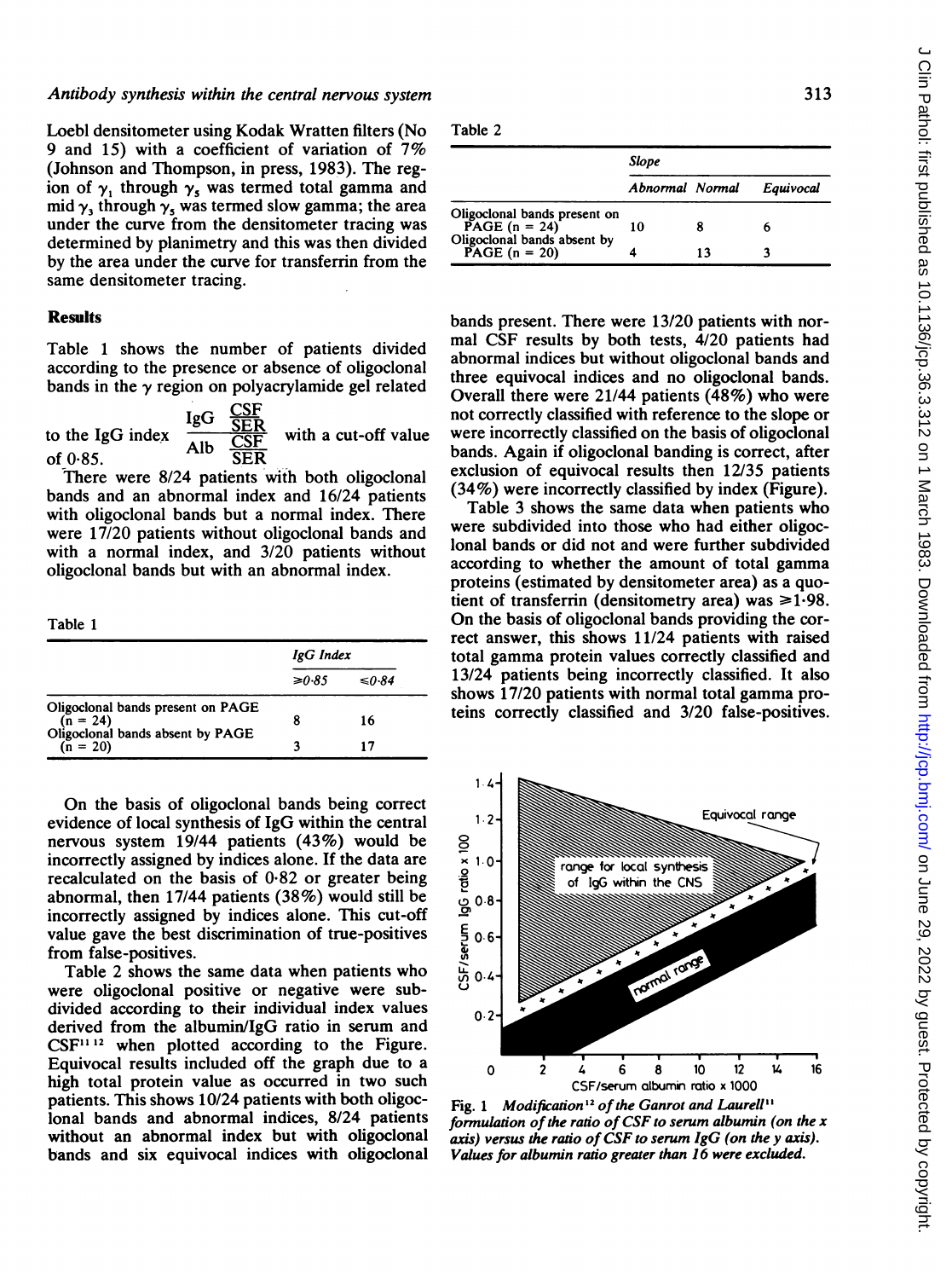Table 3

|                                               | Total gamma/transferrin |             |
|-----------------------------------------------|-------------------------|-------------|
|                                               | $\geq 1.98$             | $\leq 1.97$ |
| Oligoclonal bands present on<br>PAGE $n = 24$ |                         |             |
|                                               | 11                      | 13          |
| Oligoclonal bands absent by<br>PAGE $n = 20$  |                         |             |

Table 4

|                                                                                  | Slow gamma/transferrin |       |
|----------------------------------------------------------------------------------|------------------------|-------|
|                                                                                  | ≥0.89                  | ≤0∙88 |
| Oligoclonal bands present on<br>$\text{PAGE}$ n = 24                             | 19                     |       |
| Oligoclonal bands absent by<br>$\mathbf{P}\mathbf{A}\mathbf{G}\mathbf{E}$ n = 20 |                        |       |

Overall there were 16/44 patients (36%) who were incorrectly assigned.

Table 4 shows the data when the same patients with or without oligoclonal bands were subdivided according to whether instead of total gamma the amount of slow (cathodic) gamma proteins (area) as a quotient of transferrin (area) was  $\geq 0.89$ . This shows 19/24 patients with raised slow gamma proteins correctly classified as positive, and 5/24 misclassified false-negatives. It also shows 17/20 patients with normal slow gamma as correct negatives and 3/20 false-positives (the same three patients as in Tables 1, 2 and 3). Overall 8/44 patients (18%) were incorrectly assigned.

### **Discussion**

It is generally recognised that electrophoresis is the most discriminating test for the detection of local synthesis of IgG within the central nervous system.<sup>13</sup> However, in many laboratories it is found to be

Table 5

Pathol more convenient to perform immunochemical determination of IgG and albumin on serum and CSF. The quotient derived from such estimations  $\vec{a}$ can be expected to give a correct detection rate of ₽ approximately  $70 - 90\%$ .<sup>14 15</sup>

Ξā It is clear from the present study that polyacrylamide gel electrophoresis is essential in those samples where the quotient values are difficult to interpret because they fall within the borderline area.

Ratios of the amounts of gamma proteins to transferrin derived from densitometric measurement are less reliable than visual inspection, however they  $\overline{Q}$ may be more reliable than an index. The measurement of total gamma is less useful than that of the ċ۰ slow gamma for two reaons: (a) locally synthesised  $\omega$ IgG is more cathodic than that derived from  $\overrightarrow{D}$ plasma<sup>16</sup> and (b) the more anodic region may  $\subseteq$ include proteins other than IgG, particularly IgA. Comparison of our results with others is related  $\leq$ primarily to the question of patient selection. On either extreme, if one selects only normal subjects, or grossly abnormal subjects, high correlation coefficients are obtained between quantitative and qualitative analysis. However we chose on purpose  $\Box$ those patients who were in the difficult grey zone by indices, in order to apply the most stringent tests to that category of patients which pose the most difficult diagnostic problem.

Table 5 shows the extent of disparity between various authors' figures for normal  $(0.30 \text{ to } 0.67)$  as well as abnormal  $(0.50 \text{ to } 0.89)$  indices. In general, the lower the index used as a cut-off value the greater the number of positive results, but simultaneously there is an increase in the number of falsepositives. Bearing in mind the large scatter of values  $\frac{1}{2}$ in Table 5, there are two criteria which must be  $\geq$ established in each laboratory: (a) the normal index  $\beta$ of IgG to albumin; (b) the standard deviation about  $\exists$ this value.

| Reference                                                 | No of<br>patients | $Mean \pm SD$   | CV   | $Mean + 2SD$ |
|-----------------------------------------------------------|-------------------|-----------------|------|--------------|
| Delpech B, Lichtblau E (1972) <sup>2</sup>                | 43                | $0.52 \pm 0.16$ | 31%  | 0.84         |
| Ganrot K, Laurell CB (1974) <sup>11</sup>                 | 54                | 0.45            | ?16% | 0.59         |
| Felgenhauer (1974) <sup>17</sup>                          | 52                | 0.30            | ?30% | 0.50         |
| "Stokes radius" per Felgenhauer (1974) <sup>17</sup>      | 52                | 0.67            | 215% | 0.88         |
| Olsson JE, Pettersson B $(1976)^{14}$                     | 44                | $0.46 \pm 0.10$ | 22%  | 0.66         |
| Hansen NE, Karle H, Jensen A, Bock E (1977) <sup>18</sup> | 15                | $0.47 \pm 0.21$ | 45%  | 0.89         |
| Tibbling G, Link H, Ohman S (1977) <sup>19</sup>          | 93                | $0.45 \pm 0.07$ | 16%  | 0.59         |
| Al-Kassab S, Dittmann L, Olesen H (1979) <sup>20</sup>    | 36                | $0.56 \pm 0.10$ | 18%  | 0.76         |
| Reiber H $(1979)^{21}$                                    | 334               | $0.41 \pm 0.11$ | 25%  | 0.65         |
| Tourtellotte et al (1980) <sup>22</sup>                   | 70                | 0.43            | 215% | 0.56         |
| Schuller E, Sagar HJ (1981) <sup>23</sup>                 | 150               | 0.41            | 215% | 0.54         |
| This study                                                | 44                | 0.63            | ?15% | 0.85         |
|                                                           |                   |                 |      |              |

 $CV = coefficient of variation.$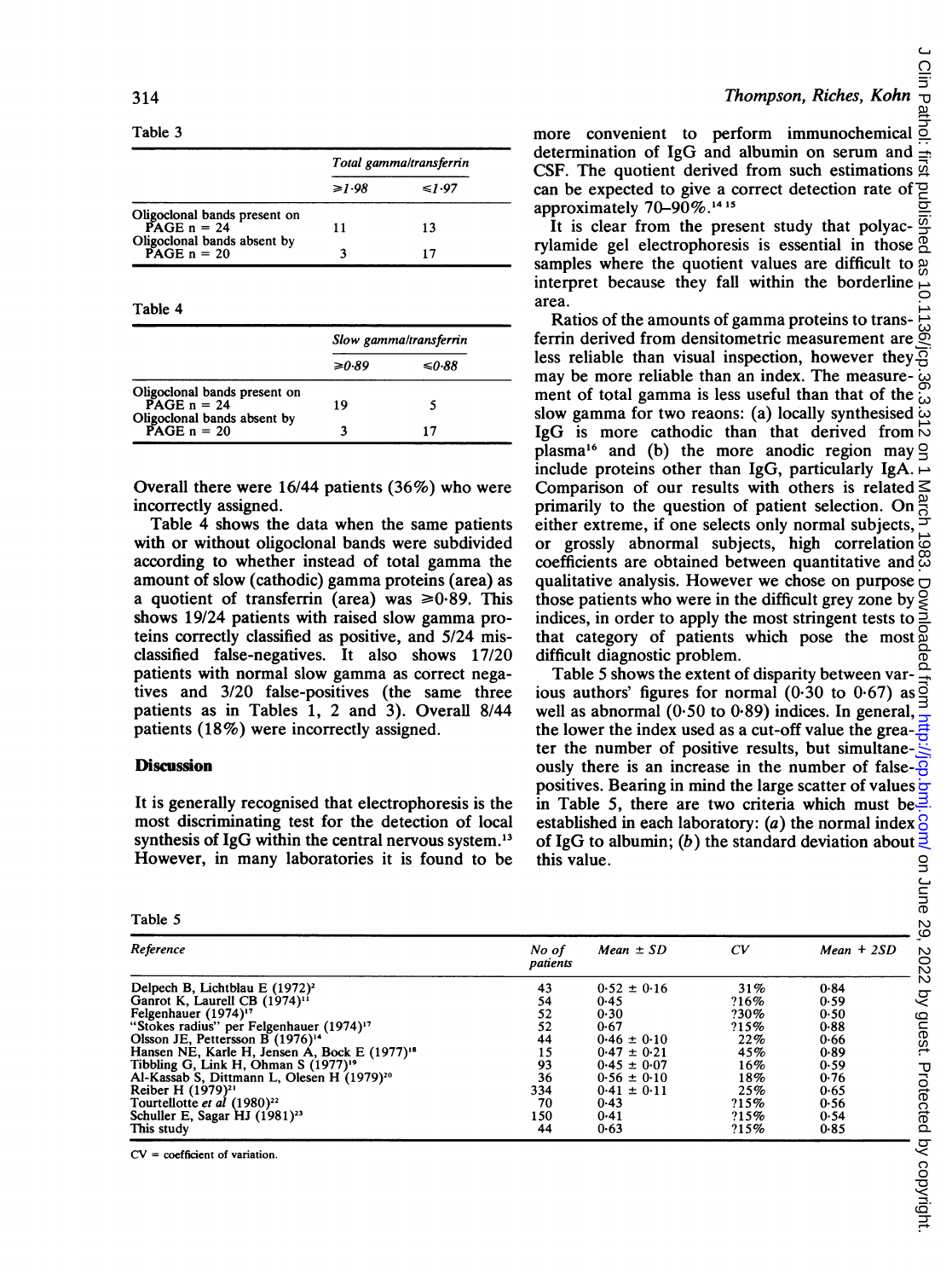### Antibody synthesis within the central nervous system

It is probable that interpretation of CSF indices could be improved by the use of common standard reagents and methods. This in turn would hopefully lead to a better definition of the role of the blood-CSF barrier in normal and pathological conditions. It would thereby help with the problem of determining local synthesis of IgG in the face of raised total CSF protein values.

This work was supported in part by a grant from the Medical Research Council.

#### References

- 'Kabat EA, Glusman M, Knaub V. Quantitative estimation of the albumin and gamma globulin in normal and pathologic cerebrospinal fluid by immunochemical methods. Am <sup>J</sup> Med 1948;4:653-62.
- <sup>2</sup> Delpech B, Lichtblau E. Etude quantitative des immunoglobulines G et de l'albumine du liquide cephalo rachidien. Clin Chim Acta 1972;37:15-23.
- <sup>3</sup> Reiber H. The discrimination between different blood-CSF barrier dysfunctions and inflammatory reactions of the CNS by <sup>a</sup> recent evaluation graph for the protein profile of cerebrospinal fluid. J Neurol 1980;224:89-99.
- 4Felgenhauer K, Schliep G, Rapic N. Evaluation of the blood-CSF barrier by protein gradients and the humoral immune response within the central nervous system. J Neurol Sci 1976;30: 113-28.
- <sup>5</sup> Schliep G, Felgenhauer K. Serum-CSF protein gradients, the blood-CSF barrier and the local immune response. J Neurol 1978;218:77-96.
- <sup>6</sup> Eickhoff K, Heipertz R. Discrimination of elevated immunoglobulin concentrations in CSF due to inflammatory reaction of the central nervous system and blood-brain-barrier dysfunction. Acta Neurol Scand 1977;56:475-82.
- 7Ganrot-Norlin K. Relative concentrations of albumin and IgG in cerebrospinal fluid in health and in acute meningitis. Scand J Infect Dis 1978;10:57-60.
- Laurell C -B. Electroimmunoassay. Scand J Clin Lab Invest 1972;29: suppl 124:21-37.
- <sup>9</sup> Thompson EJ, Kaufmann P, Shortman RC, Rudge P, McDonald WI. Oligoclonal immunoglobulins and plasma cells in spinal fluid of patients with multiple sclerosis. Br Med J 1979;1:16-7.
- <sup>10</sup> Thompson EJ. Oligoclonal gammaglobulin in relation to clinical

classification in multiple sclerosis. In: Clifford Rose F., Ed. Clinical neuroimmunology, Oxford: Blackwell Scientific Publications, 1979.

- <sup>11</sup> Ganrot K, Laurell C -B. Measurement of IgG and albumin content of cerebrospinal fluid, and its interpretation. Clin Chem 1974;20:571-3.
- <sup>12</sup> Stitch SR. Specialized assay services for hospital laboratories. Leeds: University Printing Service, 1980.
- <sup>13</sup> Poloni M, Rocchelli B, Scelsi R, Pineili P. Intrathecal IgG synthesis in multiple sclerosis and other neurological diseases: a comparative evaluation by IgG-index and isoelectric focusing. J Neurol 1979;221:245-55.
- <sup>14</sup> Olsson JE, Pettersson B. A comparison between agar gel electrophoresis and CSF serum quotients of IgG and albumin in neurological diseases. Acta Neurol Scand 1976;53:308-22.
- <sup>15</sup> Christensen O, Clausen J, Fog T. Relationships between abnormal IgG index, oligoclonal bands, acute phase reactants and some clinical data in multiple sclerosis. J Neurol 1978;218:237-44.
- <sup>16</sup> Laurenzi MA, Link H. Comparison between agarose gel electrophoresis and isoelectric focusing of CSF for demonstration of oligoclonal immunoglobulin bands in neurological disorders. Acta Neurol Scand 1978;58: 148-56.
- <sup>17</sup> Felgenhauer K. Protein size and cerebrospinal fluid composition. Klin Wochenschr 1974;52:1158-64.
- <sup>18</sup> Hansen NE, Karle H, Jensen A, Bock E. Lysozyme activity in cerebrospinal fluid. Acta Neurol Scand 1977;55:418-24.
- '9 Tibbling G, Link H, Ohman S. Principles of albumin and IgG analyses in neurological disorders. Scand J Clin Lab Invest 1977;37(5):385-90.
- <sup>20</sup> Al-Kassab S, Dittmann L, Olesen H. IgG subclasses, barrier function for albumin and production of immunoglobulin G in the central nervous system. Acta Neurol Scand 1979;60:129-39.
- <sup>21</sup> Reiber H. Quantitative Bestimmung der Lokal im Zentralnervensystem synthetisierten Immunoglobulin G-Fraktion des Liqors. J Clin Chem Clin Biochem 1979;17:587-91.
- <sup>22</sup> Tourtellotte WW, Potvin AR, Fleming JO, et al Multiple sclerosis: Measurement and validation of central nervous system IgG synthesis rate. Neurology 1980;30:240-4.
- <sup>23</sup> Schuller E, Sagar HJ. Local synthesis of CSF immunoglobulins. neuroimmunological classification. J Neurol Sci 1981;51:361-70.

Requests for reprints to: Dr EJ Thompson, Institute of Neurology, The National Hospital, Queen Square, London WC1, England